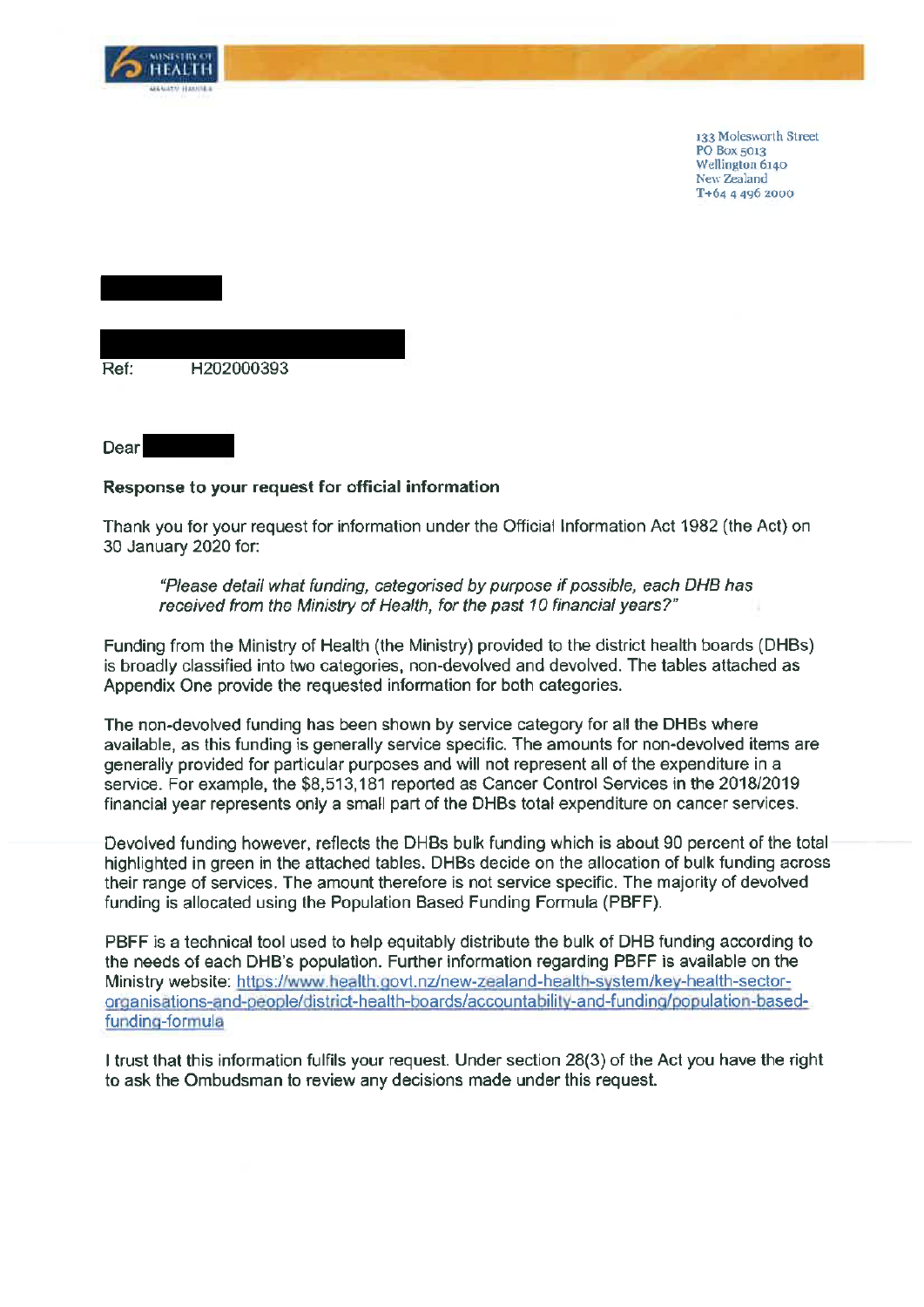Please note that this response, with your personal details removed, may be published on the Ministry website.

Yours sincerely

MAAvaderice

Michelle Arrowsmith **Deputy Director-General** DHB Performance, Support and Infrastructure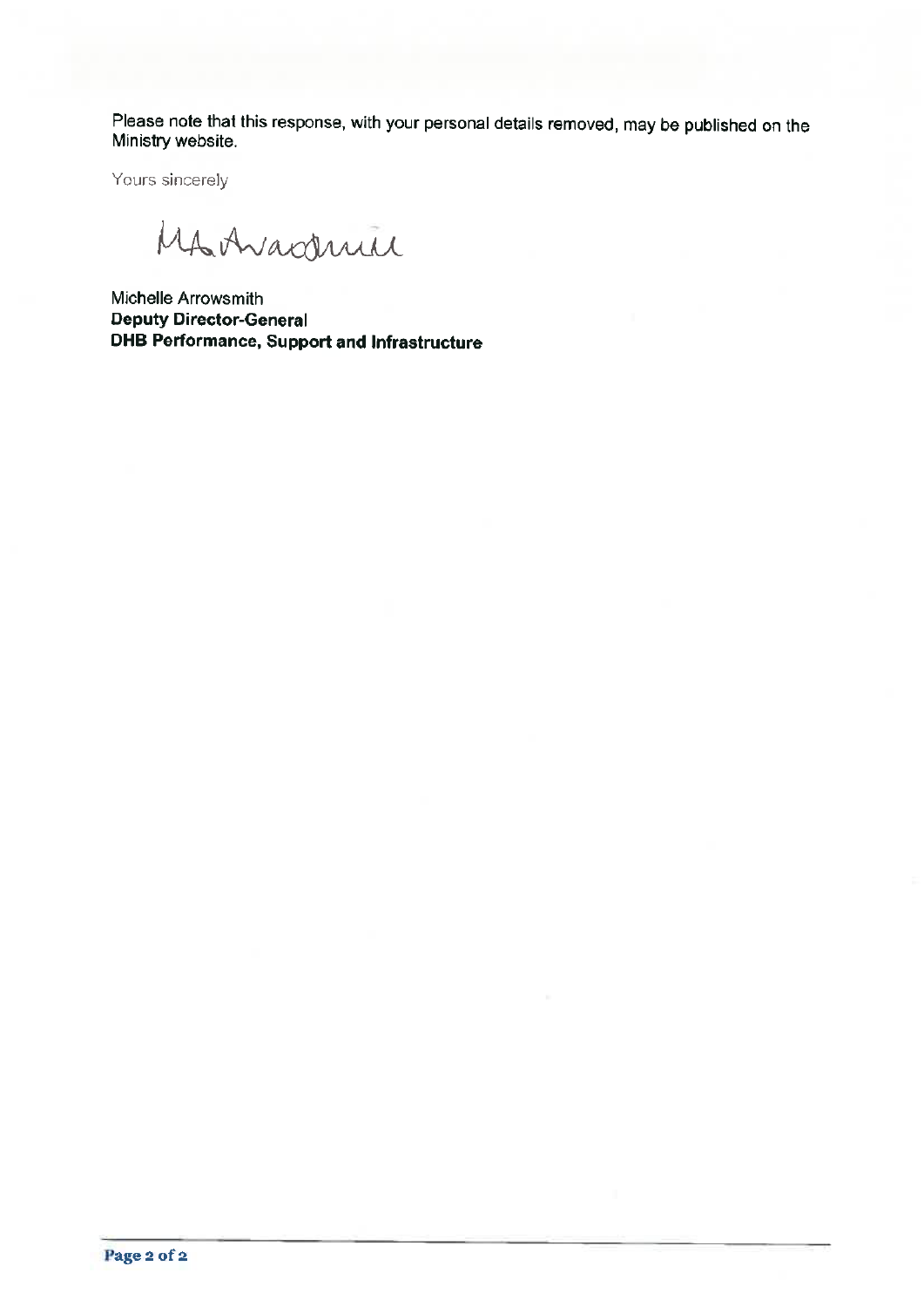## **DHB Spend (actual not budget) by service group - GST exclusive**

| <b>Service</b>                                            |                        |                          | Sum of 2009/10 Sum of 2010/11 Sum of 2011/12 Sum of 2012/13 Sum of 2013/14 Sum of 2014/15 Sum of 2015/16 Sum of 2016/17 Sum of 2017/18 Sum of 2018/19 |                       |                           |                       |                          |                          |                          |                          |
|-----------------------------------------------------------|------------------------|--------------------------|-------------------------------------------------------------------------------------------------------------------------------------------------------|-----------------------|---------------------------|-----------------------|--------------------------|--------------------------|--------------------------|--------------------------|
| Alcohol & Drug - Group                                    | 4,329,385              | 5,198,910                | 5,227,946                                                                                                                                             | 4,578,003             | 5,705,245                 | 4,965,137             | 6,164,687                | 8,203,977                | 9,010,643                | 9,177,311                |
| <b>Cancer Control Services</b>                            | 19,617,658             | 11,011,619               | 9,385,284                                                                                                                                             | 15,280,976            | 13,736,925                | 20,902,421            | 23,232,553               | 22,047,183               | 11,656,407               | 8,513,181                |
| Child Youth & Family Services                             | 13,759,740             | 14,186,615               | 13,317,152                                                                                                                                            | 14,009,669            | 11,187,096                | 26,496,588            | 26,213,889               | 28,564,940               | 27,027,057               | 32,402,995               |
| Communicable Diseases Group                               | $\Omega$               | 192,324                  | 118,250                                                                                                                                               | $-419,080$            | 103,543                   | 114,912               | 126,023                  | 82,791                   | 60,924                   | 565,028                  |
| <b>Complex Burns</b>                                      | 0                      | 2,101,355                | $\Omega$                                                                                                                                              | 0                     | 33,524                    | 0                     | $\Omega$                 | 0                        | $\Omega$                 |                          |
| Crown Entity Funding                                      | 247                    | $\Omega$                 | $\Omega$                                                                                                                                              | $\Omega$              | $\mathbf 0$               | 0                     | $\mathbf{0}$             | $\Omega$                 |                          |                          |
| <b>CVD Diabetes</b>                                       | 99,997                 | 710,204                  | 1,060,183                                                                                                                                             | 937,611               | 9,994,749                 | 9,423,284             | 3,850 605                | 4,939,261                | 1,714,508                | 4,867,826                |
| <b>DHB Funder Arm Services</b>                            | 9,699,218,379          | 10,082,851,593           | 10,498,884,354                                                                                                                                        | 10,890,913,022        | 11,191,065,317            | 11,444,047,603        | 11 790,977,489           | 12,194,442,085           | 12,710,722,808           | 13,339,082,016           |
| <b>Disability Support Services</b>                        | 198,558,404            | 204,472,997              | 184,969,487                                                                                                                                           | 186,766,905           | 199,006,491               | 197,328,242           | 195,968,947              | 207,334,492              | 380,754,813              | 482,851,004              |
| <b>Elective Services</b>                                  | 203,538,000            | 260,972,533              | 248,484,588                                                                                                                                           | 264,997,026           | 280,275,901               | 290,737,287           | 311,990,999              | 347,491,900              | 343,119,843              | 353,041,621              |
| <b>Emergency Preparedness</b>                             | $-137,000$             | 77,000                   | 833,034                                                                                                                                               | 541,773               | 515,985                   | 458 28                | 337,711                  | 527,723                  | 602,166                  | 649,458                  |
| Emergency Services                                        | 517,278                | 629,142                  | 604,462                                                                                                                                               | 848,583               | 903,249                   | 649,996               | 650,000                  | 354,167                  | $\Omega$                 | $-7,721,947$             |
| <b>Family Violence</b>                                    | 2,580,558              | 2,583,633                | 2,680,500                                                                                                                                             | 2,554,000             | 2,624,000                 | 2,564,000             | 2,687,000                | 3,310,500                | 3,435,000                | 2,882,500                |
| Health & Disability Intelligence Group                    | $\mathbf 0$            | $\mathbf 0$              | $\mathbf 0$                                                                                                                                           | 0                     | $\mathbf 0$               | 700 549               | 235,233                  | 5,870                    | 292,352                  | $\Omega$                 |
| <b>Healthy Environments Group</b>                         | 38,837,526             | 39,591,615               | 40,660,145                                                                                                                                            | 42,041,071            | 41,984,791                | 0,695,386             | 40,648,695               | 46,360,217               | 50,359,874               | 55,725,215               |
| <b>High Cost Treatment</b>                                | $\mathbf 0$            | $\Omega$                 | $\Omega$                                                                                                                                              | 626,032               | $-59,337$                 | $-43,521$             | 344,589                  | 1,100,955                | 228,226                  | 156,848                  |
| Immunisation.                                             | $-11,305$              | 3,275,527                | 3,326,592                                                                                                                                             | 2,968,715             | 3,490,801                 | 5,463,673             | 5,463,694                | 5,463,700                | 5,769,372                | 5,469,372                |
| <b>IT Services Group</b>                                  | $\Omega$               | $\Omega$                 | $\Omega$                                                                                                                                              | 0                     | $\overline{0}$            | 400,000               | 110,000                  | $-24,987$                | $\Omega$                 |                          |
| Legal Claims Costs                                        | $\Omega$               | 44,376                   | $\Omega$                                                                                                                                              | 215                   | 120,000                   | 0                     | $-329$                   | 0                        | $\Omega$                 |                          |
| Maori Health                                              | 1,517,250              | $-105,000$               | $\Omega$                                                                                                                                              | $\Omega$              | $\overline{0}$            | 1,161,120             | 456,880                  | 402,000                  | 370,000                  | 462,500                  |
| <b>Maternity Services</b>                                 | 937,028                | 1,144,469                | 3,074,262                                                                                                                                             | 3,340,735             | 3,872,468                 | 4,204,109             | 3,306,316                | 3,309,689                | 3,204,479                | 3,666,287                |
| Meningococcal Programme                                   | $-123,725$             | -99                      | $\Omega$                                                                                                                                              | $\mathbf{0}$          | $\mathbf 0$               | $\mathbf 0$           | $\Omega$                 | $\mathbf 0$              | $\Omega$                 |                          |
| Mental Health Service                                     | 9,649,397              | 14,578,241               | 16,611,913                                                                                                                                            | 10,916,096            | 11,496,900                | 13,141,252            | 17,904,666               | 29,059,420               | 48,364,620               | 60,334,170               |
| National Depression Initiative - Group                    | 2,563,173              | 1,505,696                | 1,593,258                                                                                                                                             | 1,356 944             | 1,240,076                 | 1,155,076             | 1,442,505                | 1,707,505                | 1,707,505                | 1,990,207                |
| National Drug Policy Discretionary Fund - Group           | 70,000                 | $\Omega$                 | $\Omega$                                                                                                                                              | $\Omega$              | $\Omega$                  | 0                     | $\Omega$                 | 0                        | 0                        |                          |
| National Immunisation Register - Group                    | 2,646,053              | 62,250                   | $\Omega$                                                                                                                                              | $\overline{0}$        | $\mathbf 0$               | 0                     | O                        | $\Omega$                 |                          |                          |
| <b>National Screening Services</b>                        | 56,258,349             | 59,641,420               | 64,298,242                                                                                                                                            | 63,604,302            | 66,550,490                | 65,442,412            | 66,954,869               | 67,922,647               | 65,651,928               | 68,758,967               |
| Nutrition & Physical Activity - Group                     | 21,451,720             | 18,467,327               | 16,592,900                                                                                                                                            | 5 352,962             | 6,614,151                 | 6,775,282             | 5,903,565                | 5,914,253                | 5,996,653                | 5,903,963                |
| Oral Health Services                                      | 10,410,637             | 5,414,364                | 2,720,440                                                                                                                                             | 952,240               | 1,031,597                 | 755,034               | 331,107                  | 113,214                  | $-73,436$                | 60,000                   |
| <b>Other Services</b>                                     | 20,489,457             | 33,009,134               | 15,718,293                                                                                                                                            | 8,948,737             | 10,884,439                | 9,089,014             | 8,549,747                | 11,102,446               | 13,847,970               | 50,167,129               |
| <b>Primary Care Services</b>                              | 152,379,090            | 145,431,657              | 154,542,543                                                                                                                                           | 160,298,837           | 151,665,833               | 149,365,671           | 174,250,535              | 181,460,986              | 190,316,477              | 255,032,017              |
| Problem Gambling - Group                                  | 277,014                | 208,381                  | 481,981                                                                                                                                               | 390,006               | 363,525                   | 375,877               | 358,231                  | 358,231                  | 358,231                  | 358,231                  |
| <b>Provider Development Services</b>                      | 27,261                 | 2,212,791                | 2,296 000                                                                                                                                             | 1,397,049             | 1,281,560                 | 1,080,255             | 2,449,959                | 2,564,192                | 2,062,700                | 1,869,335                |
| Public Health Infrastructure - Group                      | 10,035,936             | 9,936,354                | 8,259,914                                                                                                                                             | 8,242,971             | 8,089,576                 | 8,434,099             | 9,399,539                | 9,423,376                | 9,423,376                | 10,262,213               |
| Public Health Other - Group                               | 1,052,778              | 573,100                  | $\Omega$                                                                                                                                              | 619,948               | 607,309                   | 639,058               | 486,417                  | 486,417                  | 3,085,600                | 7,367                    |
| Research Group                                            | $-1,615,400$           | $-5,600$                 | $\Omega$                                                                                                                                              | 20,000                | 190,245                   | 186,505               | 13,115                   | $-1,120$                 | 1,120                    | $-1,120$                 |
| Rheumatic Fever - Group                                   | 0                      | $\mathbf{0}$             | 133,959                                                                                                                                               | 1,282,300             | 3,558,573                 | 5,953,781             | 8,049,788                | 7,403,594                | 4,357,499                | 4,409,999                |
| Safe Water Subsidy Scheme                                 | 2,106,720              | 187370                   | 1,387,118                                                                                                                                             | 1,509,300             | 1,500,675                 | 1,471,931             | 1,352,081                | 1,373,044                | 1,394,006                | 1,352,081                |
| Sanitary Works Subsidy Scheme                             | $\Omega$               | $\overline{0}$           | 942,675                                                                                                                                               | 0                     | $\Omega$                  | O                     | $\Omega$                 | $\Omega$                 |                          |                          |
| Science Purchasing                                        | 32,500                 | 9,380                    | $\mathbf 0$                                                                                                                                           | 0                     | 0                         | 0                     | $\Omega$                 | $\mathbf 0$              | $\Omega$                 |                          |
| Sexual Health Group                                       | 2,289,901<br>$\Omega$  | 2 346,271<br>$\Omega$    | 2,280,762<br>$\Omega$                                                                                                                                 | 2,194,559<br>$\Omega$ | 1,946,924<br>$\mathbf 0$  | 1,606,225<br>$\Omega$ | 1,802,021<br>$\Omega$    | 1,803,486<br>$\Omega$    | 1,803,486<br>$\Omega$    | 4,258,177                |
|                                                           | 15,474,104             |                          |                                                                                                                                                       |                       |                           |                       |                          |                          |                          | 3,732,048                |
| System Transformation                                     |                        | 16,654,718               | 16,538,815                                                                                                                                            | 16,370,761            | 16,992,254                | 17,366,463            | 16,503,841               | 16,658,323               | 16,401,376               | 16,522,553               |
| Tobacco - Group                                           |                        |                          | 15,491,684                                                                                                                                            | 15,552,211            | 15,327,662<br>105,698,767 | 1,618,948             | 1,533,776<br>109,701,311 | 1,536,706<br>115,733,886 | 4,628,429<br>114,590,692 | 5,124,006<br>112,468,128 |
| Well Child Promotion - Group<br><b>Workforce Services</b> | 3,25 736<br>99,886,921 | 2,923,298<br>105,848,294 | 103,332,504                                                                                                                                           | 103,532,698           |                           | 110,074,651           |                          |                          |                          |                          |

10,591 977,767